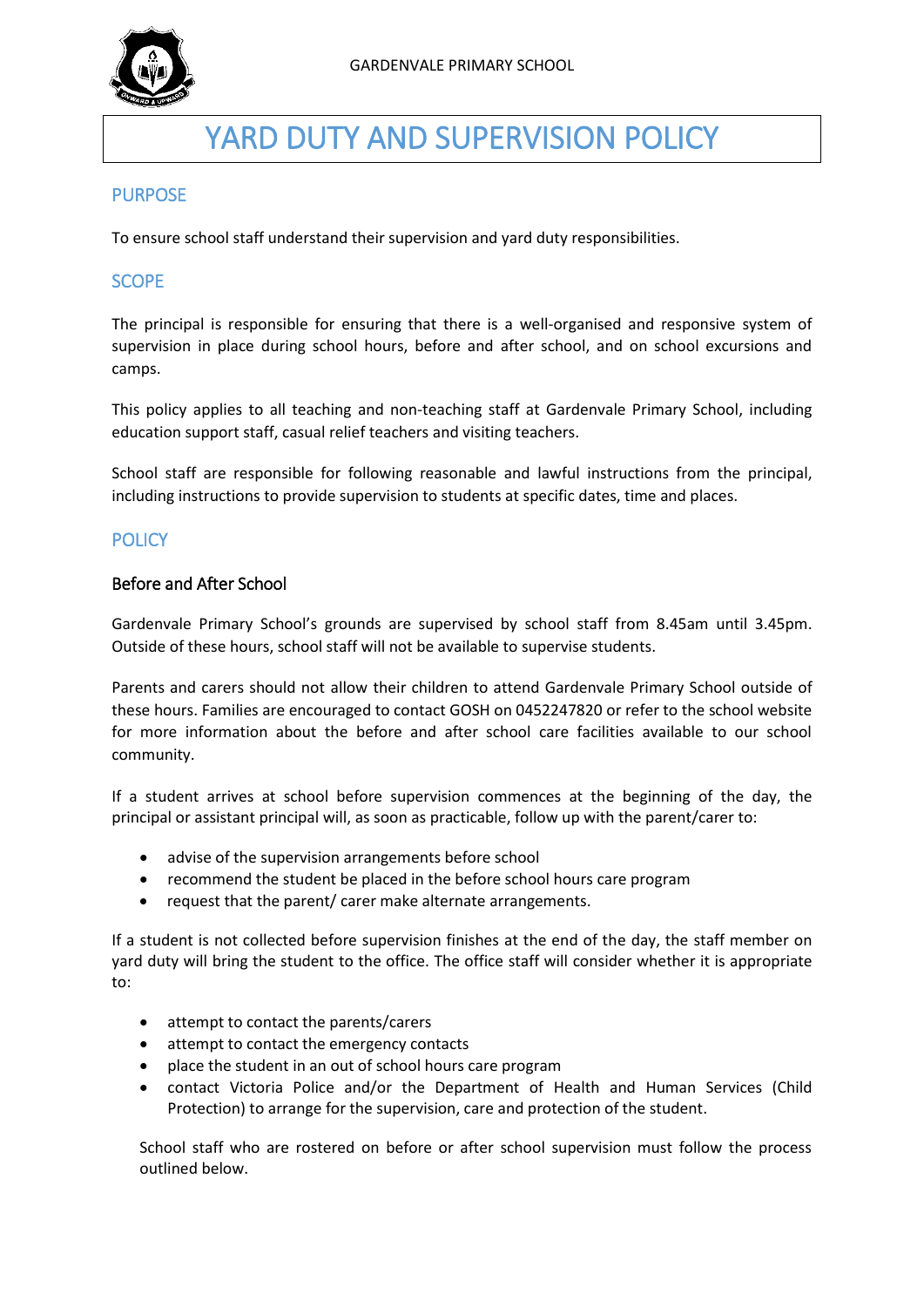

All staff at Gardenvale Primary School are expected to assist with yard duty supervision and will be included in the weekly roster.

A nominee of the principal is responsible for preparing and communicating the yard duty roster on a regular basis. At Gardenvale Primary School, school staff will be designated a specific campus to supervise.

School staff must wear a provided orange safety/hi-vis vest whilst on yard duty. Safety/hi-vis vests will be provided for each staff member and spares will be stored in the staffroom. The school will also provide staff with the school hat. Hats must be worn during the Sun Smart period when on yard duty.

Staff who are rostered on for yard duty must remain in the designated area until they are replaced by a relieving teacher.

During yard duty, supervising staff must:

- methodically move around the school yard. All areas should be within line of sight to at least one yard duty teacher at a time.
- be alert and vigilant
- intervene immediately if potentially dangerous or inappropriate behaviour is observed in the yard
- enforce behavioural standards and implement appropriate consequences for breaches of safety rules, in accordance with any relevant disciplinary measures set out in our school's *Student Engagement and Wellbeing* policy
- ensure that students who require first aid assistance receive it as soon as practicable
- approach intruders or unknown people in the yard
- arrive at their yard duty location on time
- if being relieved of their yard duty shift by another staff member, ensuring that a brief but adequate verbal 'handover' is given to the next staff member in relation to any issues which may have arisen during the first shift.

If the supervising staff member is unable to conduct yard duty at the designated time, they should contact the assistant principal or principal with as much notice as possible prior to the relevant yard duty shift to ensure that alternative arrangements are made.

If the supervising staff member needs to leave yard duty during the allocated time, they should contact the assistant principal or principal but should not leave the designated area until the relieving staff member has arrived in the designated area.

If a relieving or next staff member does not arrive for yard duty, the staff member currently on duty should send a message to the office, staffroom or principal/assistant principal, and not leave the designated area until a replacement staff member has arrived.

Casual Relief Teachers will be responsible for the yard duty responsibilities of staff members they are replacing.

Should students require assistance during recess or lunchtime, they are encouraged to speak to the supervising yard duty staff member.